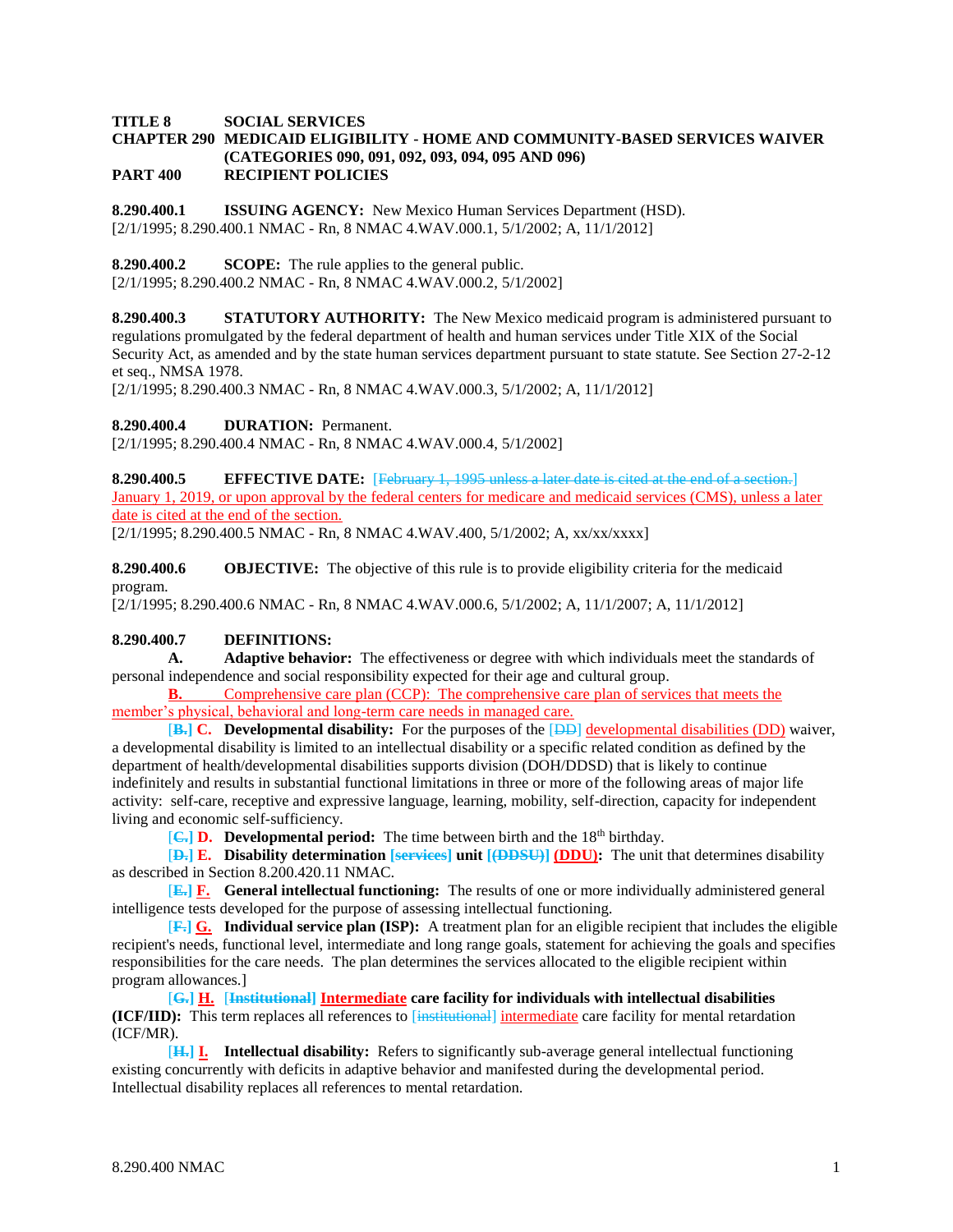[**I.] J. Letter of allocation:** Written notice to the applicant that they may proceed with the home and community-based services (HCBS) waiver [(HCBSW)] application process.

[**J.] K. Level of care:** The level of [nursing] institutional care needed by the eligible recipient.

**L. Medically Fragile:** For the purposes of the medically fragile waiver (MFW), medically fragile is a chronic physical condition, which results in a prolonged dependency on medical care for which daily skilled (nursing) intervention is medically necessary.

**[K.] M. Primary Freedom of Choice (PFOC):** The form included in the allocation packet that allows a registrant to confirm his or her interest in pursuing the opportunity to apply for community benefits.

[**L.] N. Prospective:** A period of time starting with the date of application going forward.

[**M.] O. Restricted coverage:** Medicaid eligibility without long term care services coverage.

[**N.] P. Significantly subaverage intellectual functioning:** IQ of 70 or below.

[**O.] Q. Unduplicated recipient positions (UDR):** Space available in a particular [HCBSW] HCBS waiver program.

**R. Waiver:** Permission from the centers for [medicaid and medicare] medicare and medicaid services (CMS) to [eover a particular population or service not ordinarily allowed] waive certain medicaid requirements in order for a state to furnish an array of home and community-based services to state-specified target group(s) of medicaid recipients who need a level of institutional care. [8.290.400.7 NMAC - N, 11/1/2007; A, 11/1/2012; A, xx/xx/xxxx]

## **8.290.400.8 [RESERVED]**

**8.290.400.9 HOME AND COMMUNITY-BASED SERVICES WAIVER - Category [090,] 091, [092**,] **093, 094, 095, 096:** The human services department (HSD) is the single state agency designated to administer the medicaid program in New Mexico. HSD is charged with developing and implementing the community benefit to elderly, blind, and disabled individuals who meet both financial and medical criteria for nursing facility (NF) level of care (categories 091, 093, and 094). The department of health (DOH) and [the human services department] HSD are charged with developing and implementing [home and community-based services waiver (HCBSW)] HCBS waivers to medicaid applicants/recipients who meet both financial and medical criteria for [an institutional (nursing  $f_{\text{relit}}(\text{N})$  or intermediate care facility for individuals with intellectual disabilities (ICF/IID) level of care[-], for medically fragile (category 095) and developmentally disabled (category 096) individuals. Provision of these services under a waiver allows applicants/recipients to receive the care required at home at less cost than in an institution. The services to be furnished under the waiver must be cost-effective. This means the aggregate cost of care must be an amount less than the cost of maintaining individuals in institutions at the appropriate level of care. The types of services for which [MAD eligible] recipients are eligible vary based on the individual waiver. [See medical assistance division program manual for the standards for individual waiver of covered services and program rules for all waiver services. The following sections contain the eligibility rules for all waiver services.] [2/1/1995; 8.290.400.9 NMAC - Rn, 8 NMAC 4.WAV.400 & A, 5/1/2002; A/E, 12-1-06; A, 11/1/2007; A, 11/1/2012; A, xx/xx/xxxx]

**8.290.400.10 BASIS FOR DEFINING THE GROUP:** Eligibility for applicants/recipients who apply for waiver services is determined as if he or she were actually institutionalized, although this requirement has been waived. Entry into some of the waiver programs may be based upon the number of [unduplicated eligible recipient positions (UDRs)] UDRs (i.e., slots) available. [Some waiver categories require eligible recipients to be placed on a central registry. The individual waiver program manager is responsible for notifying ISD when an eligible recipient is allocated into a waiver program.] The individual waiver program manager notifies ISD when a UDR is available.

**A. [Coordination of long term-services (CoLTS) waiver:** CoLTS waiver, formerly known as the disabled and elderly (D&E) waiver, identified as identified as categories 091 (elderly), 093 (blind) and 094 (disabled) was approved effective July 1983, subject to renewal.] Elderly, blind, and disabled individuals (categories 091, 093, and 094): For applicants/recipients who are under age 65 [ $\pm$ ] to qualify as disabled or blind [for the purposes of this waiver], disability or blindness must have been determined to exist by the [disability determination services unit (DDSU)] social security administration or the DDU. To qualify as an elderly person [for purposes of this waiver], the applicant/recipient must be 65 years of age or older. Applicants/recipients must also meet both the financial and non-financial eligibility requirements and meet the medical level of care for nursing facility services.

**B.** Developmental disabilities (DD) waiver: The [developmental disabilities] DD waiver identified as category 096 was approved effective July 1984, subject to renewal. [Developmental disabilities] DD waiver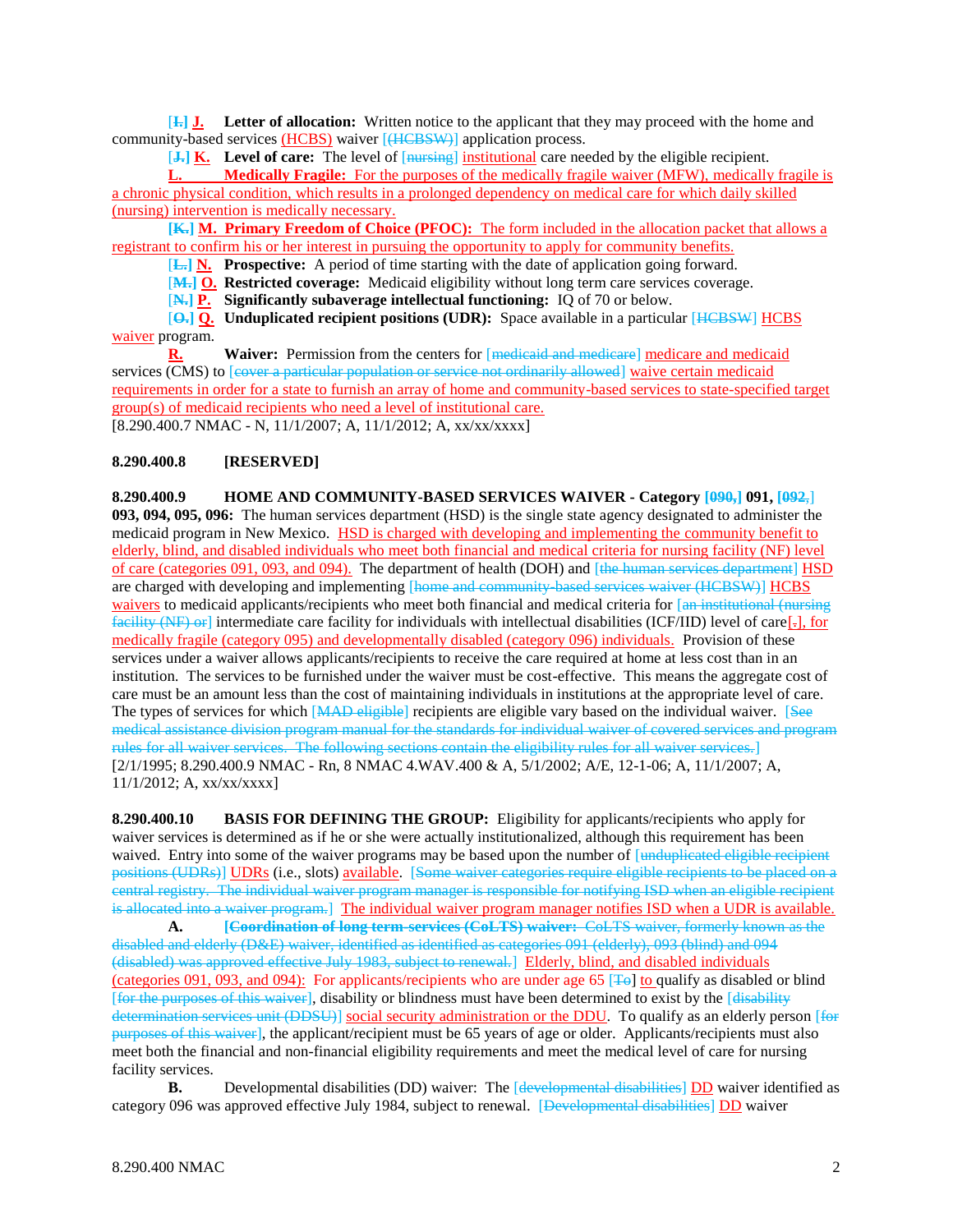services are intended for eligible recipients who have developmental disabilities limited to intellectual disability (IID) or a specific related condition as determined by the DOH/DDSD. The developmental disability must reflect the person's need for a combination and sequence of special interdisciplinary or generic treatment or other supports and services that are lifelong or of extended duration and are individually planned and coordinated. The eligible recipient must also require the level of care provided in an intermediate care facility for individuals with developmental disabilities (ICF/IID), in accordance with Section 8.313.2 NMAC, and meet all other applicable financial and non-financial eligibility requirements.

**(1)** Intellectual disability: An individual is considered to have MR/ID if she/he has significantly sub-average general intellectual functioning existing concurrently with deficits in adaptive behavior and manifested during the developmental period.

**(2)** Specific related condition: An individual is considered to have a specific related condition if she/he has a severe chronic disability, other than mental illness, that meets all of the following conditions:

**(a)** is attributable to:

**(i)** cerebral palsy or seizure disorder; or

**(ii)** is attributable to autistic disorder (as described in the fourth edition of

the diagnostic and statistical manual of mental disorders); or

**(iii)** is attributable to chromosomal disorders (e.g. down), syndrome disorders, inborn errors of metabolism, or developmental disorders of the brain formation limited to the list in Paragraph (3) [below] of Subsection B of 8.290.400.10 NMAC;

**(b)** results in impairment of general intellectual functioning or adaptive behavior similar to that of persons with intellectual disability and requires treatment or services similar to individuals with ID;

- **(c)** is manifested before the person reaches age 22 years;
- **(d)** is likely to continue indefinitely; and

**(e)** results in substantial functional limitations in three or more of the following areas of major life activity: self-care, receptive and expressive language, learning, mobility, self-direction, capacity for independent living and economic self-sufficiency.

**(3)** List of chromosomal disorders (e.g., down) syndrome disorders, inborn errors of metabolism or developmental disorders of the bring formation.

**(a) chromosomal disorders:** autosomes: 4p-, trisomy 4p, trisomy 8, 5p-, 9p-, trisomy 9p, trisomy 9p mosaic, partial trisomy 10q, 13q-, ring 13, trisomy 13 (Patau), 18p-, 18q-, trisomy 18 (Edwards), Ttisomy 20p, G (21,22) monosomy/deletion, trisomy 21 (down), translocation 21 (down), "cat-eye" syndrome; Prader-Willi syndrome (15);

**(i)** x-linked [mental retardation] intellectual disability: Allan syndrome; Atkin syndrome; Davis syndrome; Fitzsimmons syndrome; fragile x syndrome; fragile x phenotype (no fragile site); Gareis syndrome; glycerol kinase deficiency; Golabi syndrome; Homes syndrome; Juberg syndrome; Lujan syndrome; Renpenning syndrome; Schimke syndrome; Vasquez syndrome; nonspecific x-linked [mental] retardation] intellectual disability;

**(ii)** other x chromosome disorders: xo syndrome (Turner); xyy syndrome; xxy syndrome (Klinefelter); xxyy syndrome; xxxy syndrome; xxxx syndrome; xxxxy syndrome; xxxxx syndrome (penta-x);

## **(b) syndrome disorders:**

**(i)** neurocutaneous disorders: ataxia-telangiectasia (Louis-Bar); basal cell nevus syndrome; dyskeratosis congenital; ectodermal dysplasia (hyperhidrotic type); ectromelia ichthyosis syndrome; focal dermal hypoplasia (Goltz); ichthyosis-hypogonadism syndrome, incontinentia pigmenti (Bloch-Sulzberger); Ito syndrome; Klippel-Trenauney syndrome; linear sebaceous nevus syndrome; multiple lentigines syndrome; neurofibromatosis (Type 1); poikiloderma (Rothmund-Thomsen); Pollitt syndrome; Sjogren-Larsen syndrome; Sturge-Weber syndrome; tuberous sclerosis; xeroderma pigmentosum;

**(ii) muscular disorders:** Becker muscular dystrophy; chondrodystrophic myotonia (Schwartz-Jampel); congenital muscular dystrophy; Duchenne muscular dystrophy; myotonic muscular dystrophy;

**(iii) ocular disorders:** Aniridia-Wilm's tumor syndrome; anophthalmia syndrome (x-linked); Leber amaurosis syndrome; Lowe syndrome; microphthalmia-corneal opacity-spasticity syndrome; Norrie syndrome; oculocerebral syndrome with hypopigmentation; retinal degeneration-trichomegaly syndrome; septo-optic dysplasia;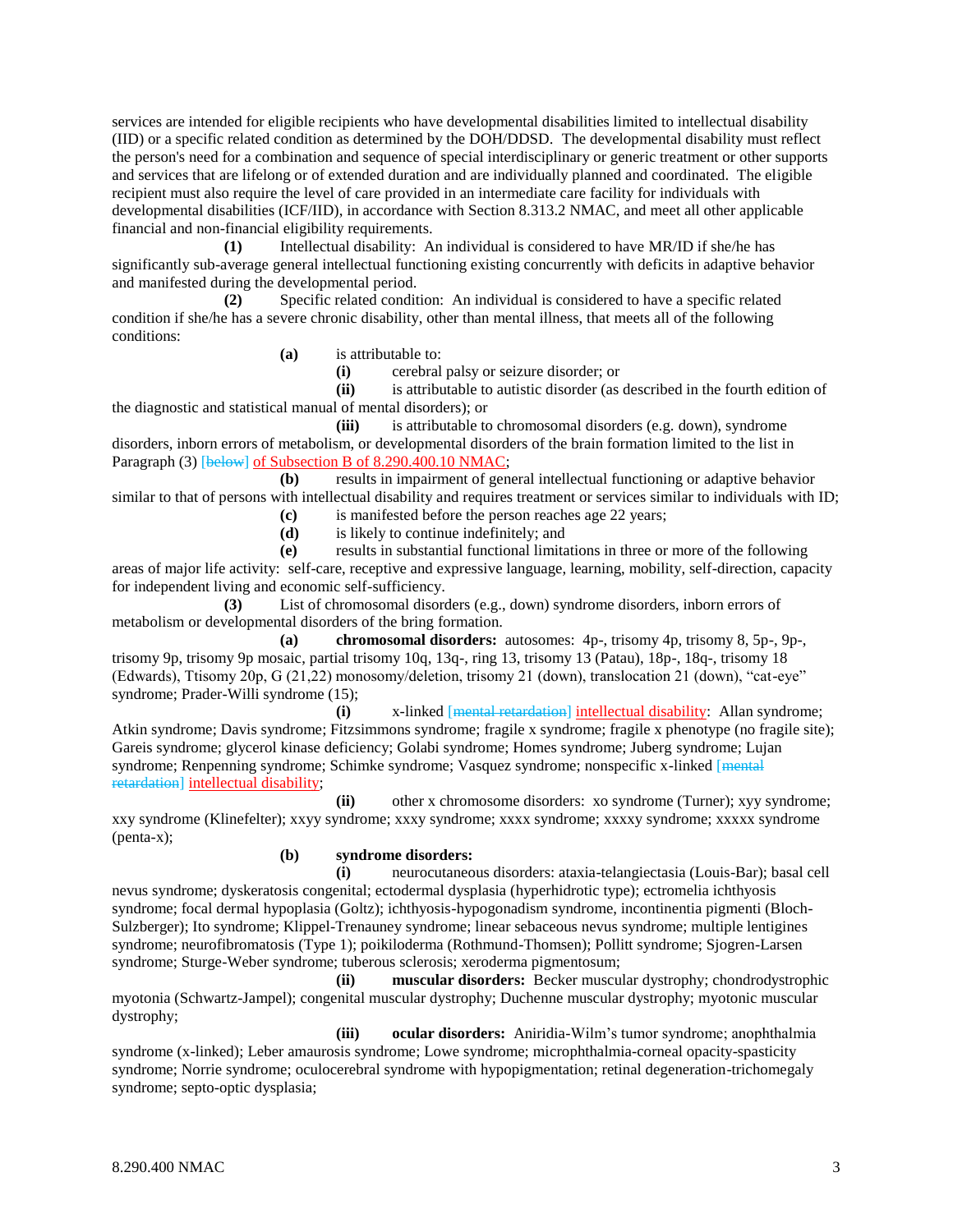**(iv) craniofacial disorders:** acrocephaly-cleft lip-radial aplasia syndrome; acrocephalosyndactyly;type 1 (Apert); type 2 (Apert); type 3 (Saethre-Chotzen); type 6 (Pfeiffer); Carpenter syndrome with absent digits and cranial defects; Baller-Gerold syndrome; cephalopolysyndactyly (Greig) "cloverleaf-skull" syndrome; craniofacial dysostosis (Crouzon); craniotelencephalic dysplasia; multiple synostosis syndrome;

#### **(v) skeletal disorders:** acrodysostosis, CHILD syndrome;

chondrodysplasia punctata (Conradi-Hunerman type); chondroectodermal dysplasia; Dyggve-Melchior-Clausen syndrome; frontometaphyseal dysplasia; hereditary osteodystrophy (Albright); hyperostosis (Lenz-Majewski); hypochondroplasia; Klippel-Feil syndrome; Nail-patella syndrome; osteopetrosis (Albers-Schonberg); pyknodysostosis; radial aplasia-thrombocytopenia syndrome; radial hypoplasia pancytopenia syndrome (Fanconi); Roberts-SC phocomelia syndrome;

## **(c) inborn errors of metabolism:**

**(i) amino acid disorders:** phenylketonuria: phenylalanine hydroxylase (classical, Type 1); dihydropteridine reductase (type 4); dihydrobiopterin synthetase (type 5); histidinemia; gammaglutamylcysteine synthetase deficiency; hyperlysinemia; lysinuric protein intolerance; hyperprolinemia; hydroxyprolinemia; sulfite oxidase deficiency; iminoglycinuria; branched-chain amino acid disorders: hypervalinemia; hyperleucine-isoleucinemia; maple-syrup urine disease; isovaleric academia, glutaric academia (type 2); 3-hydroxy-3-methylglutaryl CoA lyase deficiency; 3-kethothiolase deficiency;,biotin-dependent disorders: holocarboxylase deficiency; biotinidase deficiency; propionic academia: type A; Type BC; methylmalonic academia: mutase type (mut+); cofactor affinity type (mut-); adenosylcobalamin synthetase type (cbl A); ATP: cobalamin adenosyltransferase type (cbl B), with homocystinuria, type 1 (cbl C), with homocystinuria, type 2 (cbl D); folate-dependent disorders: congenital defect of folate absorption; dihydrofolate reductase deficiency; methylene tetrahydrofolate reductase deficiency; homocystinuria; hypersarcosinemia; non-ketotic hyperglycinemia; hyper-betaalaninemia; carnosinase deficiency; homocarnosinase deficiency; Hartnup disease; methionine malabsorption (oasthouse urine disease);

**(ii) carbohydrate disorders:** glycogen storage disorders: type 1, with hypoglycemia (von Gierke); type 2 (Pompe); galactosemia; fructose-1, 6-diphosphatase deficiency; pyruvic acid disorders: pyruvate dehydrogenase complex (Leigh); pyruvate carboxylase deficiency; mannosidosis; fucosidosis; aspartylglucosaminuria;

**(iii) mucopolysaccharide disorders:** alpha-L-iduronidase deficiency: Hurler type; Scheie type, Hurler-Scheie type; iduronate sulfatase deficiency (Hunter type); Heparan N-sulfatase deficiency (Sanfilippo 3A type); N-acetyl-alpha-D-glucosaminidase deficiency (Sanfilippo 3B type); Acetyl CoA; glucosaminide N-acetyltransferase deficiency (Sanfilippo 3C type); N-acetyl-alpha D-glucosaminide 6-sulfatase deficiency (Sanfilippo 3D type); beta-glucuronidase deficiency (Sly type);

**(iv) mucolipid disorders:** alpha-neuraminidase deficiency (type1); Nacetylglucosaminyl phosphotransferase deficiency: I-cell disease (Type 2); Pseudo-Hurler syndrome (type 3); mucolipidosis type 4;

**(v) urea cycle disorders:** carbamyl phosphate synthetase deficiency; ornithine transcarbamylase deficiency; argininosuccinic acid synthetase deficiency (citrullinemia); argininosuccinic acid (ASA) lyase deficiency; arginase deficiency (argininemia);

**(vi) nucleic acid disorders:** Lesch-Nyhan syndrome (HGPRTase deficiency); orotic aciduria; xeroderma pigmentosum (group A); DeSanctis-Cacchione syndrome;

**(vii) copper metabolism disorders:** Wilson disease; Menkes disease;

**(viii) mitochondrial disorders:** Kearns-Sayre syndrome; MELAS

syndrome; MERRF syndrome; cytochrome c oxidase deficiency; other mitochondrial disorders; **(ix) peroxisomal disorders:** Zellweger syndrome; adrenoleukodystrophy:

neonatal (autosomal recessive); childhood (x-linked); infantile Refsum disease; hyperpipecolic academia; chondrodysplasia punctata (rhizomelic type);

**(d) developmental disorders of brain formation:**

**(i)** neural tube closure defects: anencephaly; spina bifida; encephalocele;

**(ii)** brain formation defects: Dandy-Walker malformation;

holoprosencephaly; hydrocephalus: aqueductal stenosis; congenital x-linked type; Lissencephaly; pachygyria; polymicrogyria; schizencephaly;

**(iii)** cellular migration defects: abnormal layering of cortex; colpocephaly; heterotopias of gray matter; cortical microdysgenesis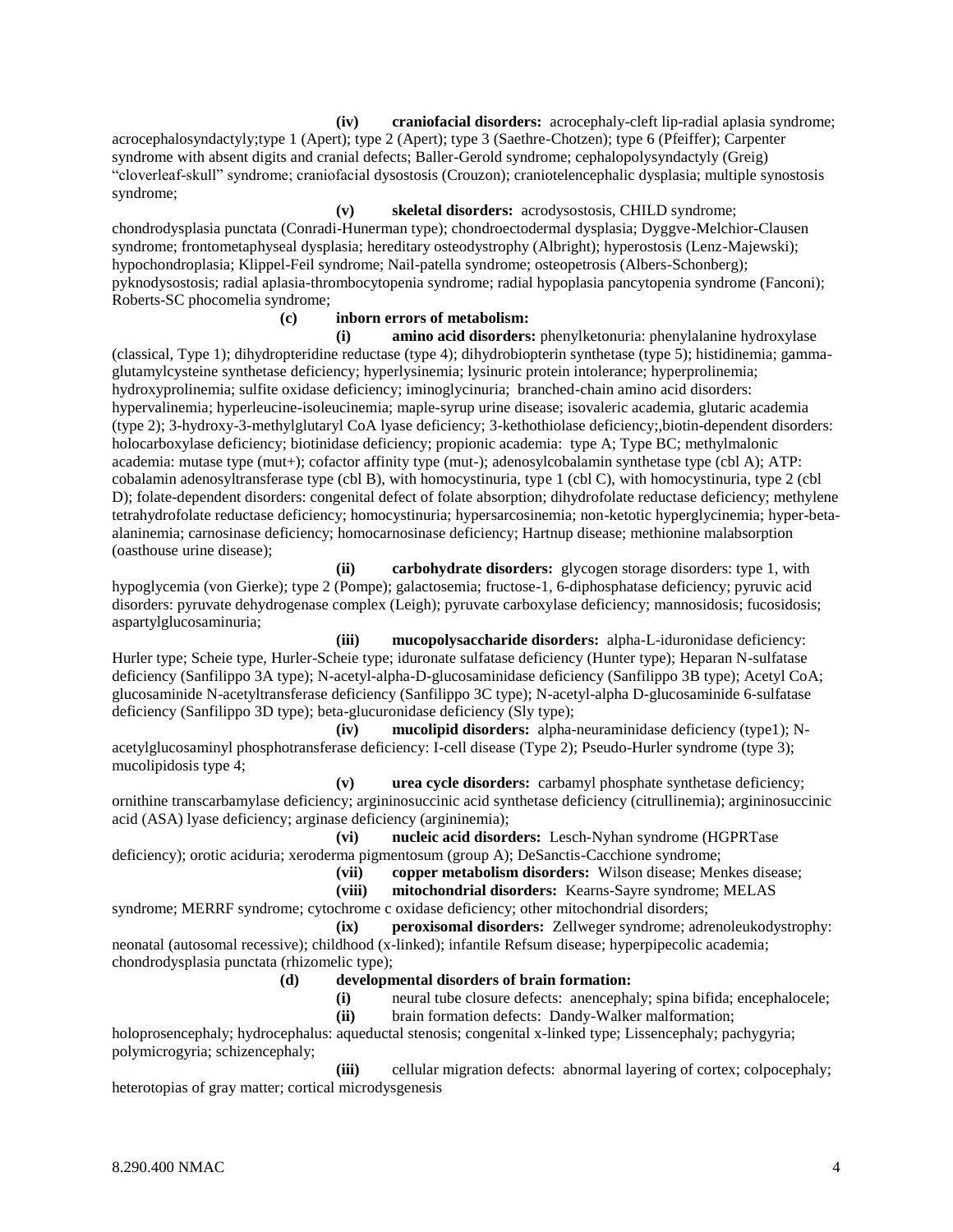**(iv)** intraneuronal defects: dendritic spine abnormalities; microtubule

abnormalities;

medically necessary;

- **(v)** acquired brain defects: hydranencephaly; porencephaly; and
- **(vi)** primary (idiopathic) microcephaly.

**C. Medically fragile (MF) waiver:** The medically fragile (MF) waiver identified as category 095 was established effective August, 1984 subject to renewal. [Eligible recipients must meet the level of care required for admission to an intermediate care facility for individuals with intellectual disabilities (ICF-IID), meet all other applicable financial and non-financial eligibility requirements] Medically fragile is characterized by one or more of the following: a life threatening condition characterized by reasonable frequent periods of acute exacerbation which require frequent medical supervision, or physician consultation and which in the absence of such supervision or consultation would require hospitalization; a condition requiring frequent, time consuming administration of specialized treatments which are medically necessary; or dependence on medical technology such that without the technology a reasonable level of health could not be maintained; examples include but are not limited to ventilators, dialysis machines, enteral or parenteral nutrition support and supplemental oxygen. The eligible recipient must require the level of care provided in an ICF/IID, in accordance with 8.313.2 NMAC, and meet all other applicable financial and non-financial eligibility requirements and must have:

**(1)** a developmental disability, developmental delay, or be at risk for developmental delay as determined by the [DDSU] DDU, and

**(2)** a [diagnosis a] diagnosed medically fragile condition prior to the age of 22, defined as a chronic physical condition, which results in a prolonged dependency on medical care for which daily skilled (nursing) intervention is medically necessary, and which is characterized by one or more of the following:

**(a)** a life threatening condition characterized by reasonably frequent periods of acute exacerbation, which require frequent medical supervision or physician consultation and which, in the absence of such supervision or consultation, would require hospitalization;

**(b)** frequent, time-consuming administration of specialized treatments, which are

**(c)** dependency on medical technology such that without the technology a reasonable level of health could not be maintained; examples include, but are not limited to, ventilators, dialysis machines, enteral or parenteral nutrition support and continuous oxygen; and

**(d)** periods of acute exacerbation of a life-threatening condition, the need for extraordinary supervision or observation, frequent or time-consuming administration of specialized treatments, dependency on mechanical (life) support devices, and developmental delay or disability.

**D. Acquired immunodeficiency syndrome (AIDS) and AIDS related condition (ARC) waiver:** The acquired immunodeficiency syndrome (AIDS) and AIDS related condition waiver designated as category 090, was established effective July 1987, subject to renewal. [This waiver serves eligible recipients diagnosed with AIDS/ARC. Eligible recipients must require nursing facility level of care and meet all other applicable financial and non-financial eligibility requirements.] The AIDS and AIDS related condition waiver stopped covering new individuals effective January 1, 2014 as the waiver was sunset and not renewed. Individuals already on the AIDS and AIDS related condition waiver are grandfathered and remain eligible as long as eligibility requirements are met.

**E. Brain injury (BI):** [Brain injury services are designated as category 092. To qualify for purposes of this waiver, the eligible recipient must be under 65 years of age at the time of approval, meet all other applicable financial and non-financial eligibility requirements, require nursing facility level of care and have a brain injury diagnosis, as defined by the state. Brain injury is defined as:<br>  $\frac{1}{1}$  an injury to the brain of traumatic

an injury to the brain of traumatic or acquired origin including: open and closed head injuries caused by an insult to the brain from an outside physical force; anoxia, electrical shock, shaken baby syndrome, toxic and chemical substances, near-drowning, infections; tumors, or vascular lesions;

**(2)** resulting in either temporary or permanent, partial or total impairments in one or more areas including, but not limited to: cognition; language; memory; attention; reasoning; abstract thinking; judgment; problem solving; sensory perception and motor abilities; psychosocial behavior; physical functions; information processing; and speech resulting in total or partial functional disability or psychosocial impairment or both;

**(3)** the term "brain injury" does not apply to injuries that are congenital, degenerative, induced by birth trauma or neurological disorders related to the aging process, or chemically caused brain injuries that are a result of habitual substance abuse.]

The brain injury category 092 stopped covering new individuals effective January 1, 2014. Individuals already on the brain injury category are grandfathered and remain eligible as long as eligibility requirements are met.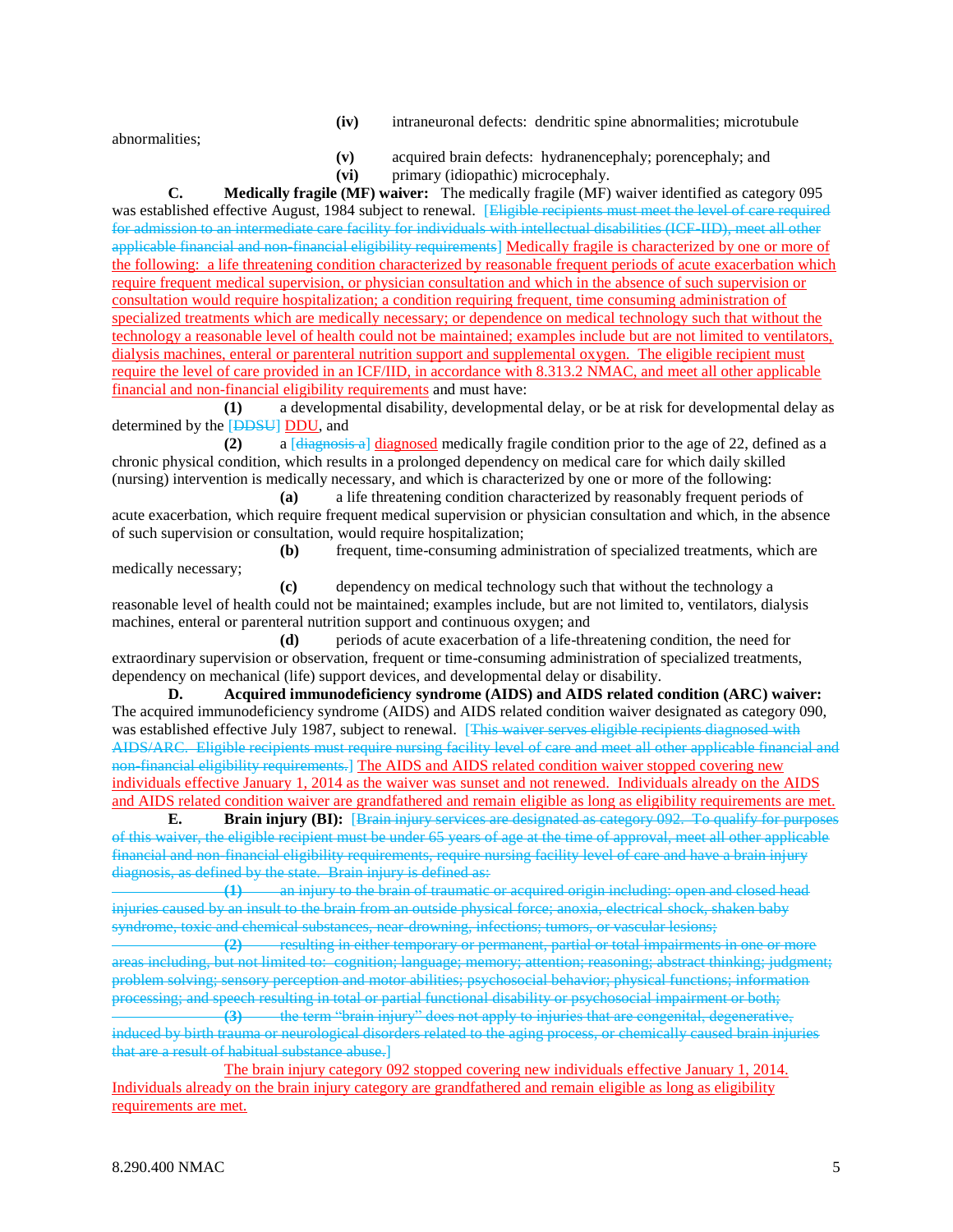[2/1/1995; 3/15/96; 8.290.400.10 NMAC - Rn, 8 NMAC 4.WAV.402 & A, 5/1/2002; A/E, 12-1-06; A, 11/1/2007; A, 11/1/2012; A, xx/xx/xxxx]

**8.290.400.11 GENERAL RECIPIENT REQUIREMENTS:** Eligibility for the waiver programs is always prospective per 8.290.600.11 NMAC. Applicants/recipients must meet, or expect to meet, all non-financial eligibility criteria in the month for which determination of eligibility is made including any mandatory income or resources deemed to a minor child per 8.290.500.17 and 8.290.500.21 NMAC. [The application process begins once the letter of allocation, level of care, and the application for medical assistance is received by the income support division worker. After the individual service plan (ISP) has been in effect for 30 days or if it can be reasonably anticipated that services will be in effect for 30 days, the application is approved effective the first day of the month of the start date of the individualized service plan, unless income/resources deemed to a minor child from his parents results in the child's ineligibility for the initial month. The eligibility start date is based on the date of application or the start date of the ISP, whichever is later.]

**A. Enumeration:** An applicant/recipient must furnish his social security number in accordance with 8.200.410.10 NMAC. [Medicaid eligibility is denied or terminated for an applicant/recipient who fails to furnish social security number.]

**B. Citizenship:** Refer to [medical assistance *Eligibility Manual* Subsection 11 of Section 8.200.410 NMAC 8.200.410.11 NMAC for citizenship requirements.

**C. Residence:** To be eligible for medicaid, an applicant/recipient must be physically present in New Mexico on the date of application or final determination of eligibility and must have declared an intent to remain in the state. If the applicant/recipient does not have the present mental capacity to declare intent, the applicant's/recipient's representative may assume responsibility for the declaration of intent. If the applicant/recipient does not have the mental capacity to declare intent and there is no representative to assume this responsibility, the state where the applicant/recipient is living will be recognized as the state of residence. If waiver services are suspended because the recipient is temporarily absent from the state but is expected to return within [60] 90 consecutive days at which time waiver services will resume, the medicaid case remains open. If waiver services are suspended for any other reason for [60] 90 consecutive days, the medicaid case is closed after appropriate notice is provided to the recipient.<br>D. Non-conc

**D. Non-concurrent receipt of assistance:** [Home and community-based services waiver (HCBSW)] HCBS waiver services furnish medicaid benefits to an applicant/recipient who qualifies both financially and medically for institutional care but who, with provision of waiver services, can receive the care he needs in the community at less cost to the medicaid program than the appropriate level of institutional care. Individuals receiving services under a [HCBSW] HCBS waiver may not receive concurrent services under nursing facility (NF), [ICF-MR] ICF/IID, personal care or any other [HCBSW] HCBS waiver.

**(1) SSI recipients:** Applicants receiving supplemental security income (SSI) benefits are categorically eligible for waiver services. No further verification of income, resources, citizenship, age, disability, or blindness is required. The applicant must, however, meet the level of care requirement. (An SSI recipient must meet the assignment of rights and TPL requirements and not be ineligible because of a trust).

**(2) Married SSI couples:** All married SSI couples where neither member is institutionalized in a medicaid-certified facility are treated as separate individuals for purposes of determining eligibility and benefit amounts beginning the month after the month they began living apart. See Section 8012 of the Omnibus Budget Reconciliation Act of 1989. In the case of an initial application, or reinstatement following a period of ineligibility, when members of a married couple are not living together on the date of application or date of request for reinstatement, each member of the couple is considered separately as of the date of application or request, regardless of how recently the separation occurred.

**E. INTERVIEW REQUIREMENTS:** An interview is required at initial application for all home and community-based waiver medical assistance programs in accordance with all of the requirements set forth at 8.281.400.11 NMAC.

[2/1/1995, 4/30/98; 8.290.400.11 NMAC - Rn, 8 NMAC 4.WAV.410, 411, 412, 413, 414 & A, 5/1/2002; A, 11/1/2007; A, 3/1/2018; A, xx/xx/xxxx]

## **8.290.400.12 SPECIAL RECIPIENT REQUIREMENTS:**

**A. Age:** To be considered elderly, an applicant/recipient must be 65 years of age or older. See Section 8.281.400.16 NMAC, AGE, for information on verification of age.

**B. Blind:** To be considered blind, an applicant/recipient must have central visual acuity of 20/200 or less with corrective lenses or must be considered blind for practical purposes. The ISD worker is responsible for